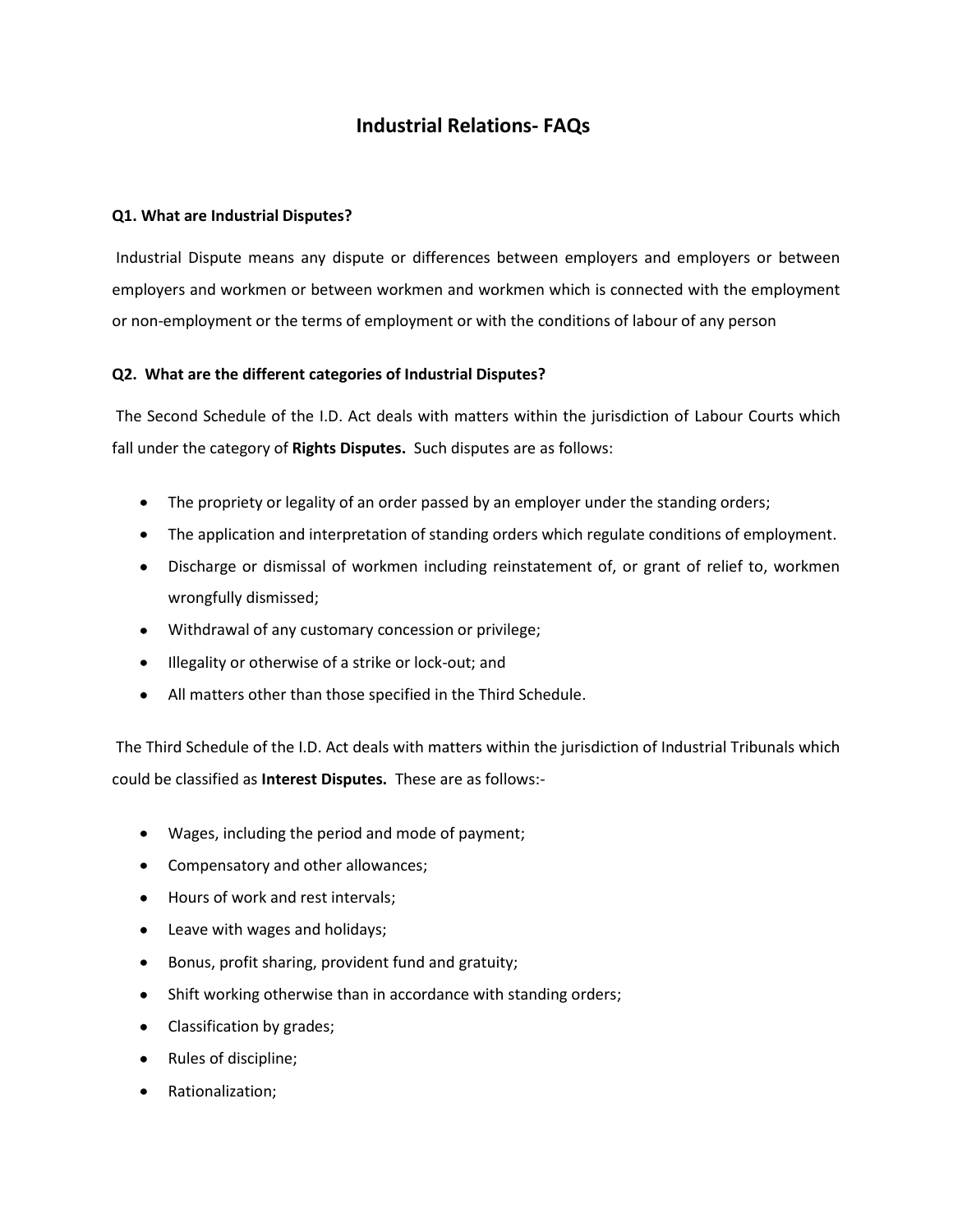- Retrenchment of workmen and closure of establishment; and
- Any other matter that may be prescribed.

#### **Q3. Who can raise an Industrial Dispute?**

Any person who is a workman employed in an **industry** can raise an industrial dispute. A workman includes any person (including an apprentice) employed in an industry to do manual, unskilled, skilled, technical, operational, clerical or supervisory work for hire or reward. It excludes those employed in the Army, Navy, and Air Force and in the police service, in managerial or administrative capacity. Industry means any business, trade, undertaking, manufacture or calling of employers and includes any calling, service, employment, handicraft, or industrial occupation or avocation of workmen.

#### **Q4. How to raise an Industrial Dispute?**

A workman can raise a dispute directly before a Conciliation Officer in the case of discharge, dismissal, retrenchment or any form of termination of service. In all other cases listed at 2 above, the dispute has to be raised by a Union / Management.

#### **Q5. Who are Conciliation Officers and what do they do?**

The Organization of the Chief Labour Commissioner (Central) acts as the primary conciliatory agency in the Central Government for industrial disputes. There are the Regional Labour Commissioners (Central) and Assistant Labour Commissioners (Central) who on behalf of the Chief Labour Commissioner (Central) act as Conciliatory Officers in different parts of the country. The Conciliation Officer makes efforts to resolve the dispute through settlement between the workmen and the management. The duties of Conciliation Officers have been laid down under Section 12 of the Industrial Disputes Act.

#### **Q6. What happens if conciliation fails?**

In case of failure of conciliation (FOC) a report is sent to Government (IR Desks in Ministry of Labour). The Ministry of Labour after considering the FOC Report exercises the powers available to it under Section 10 of the Industrial Disputes Act and either refers the dispute for adjudication or refuses to do so. Details of functions of IR Desks and reasons for declining may be seen above.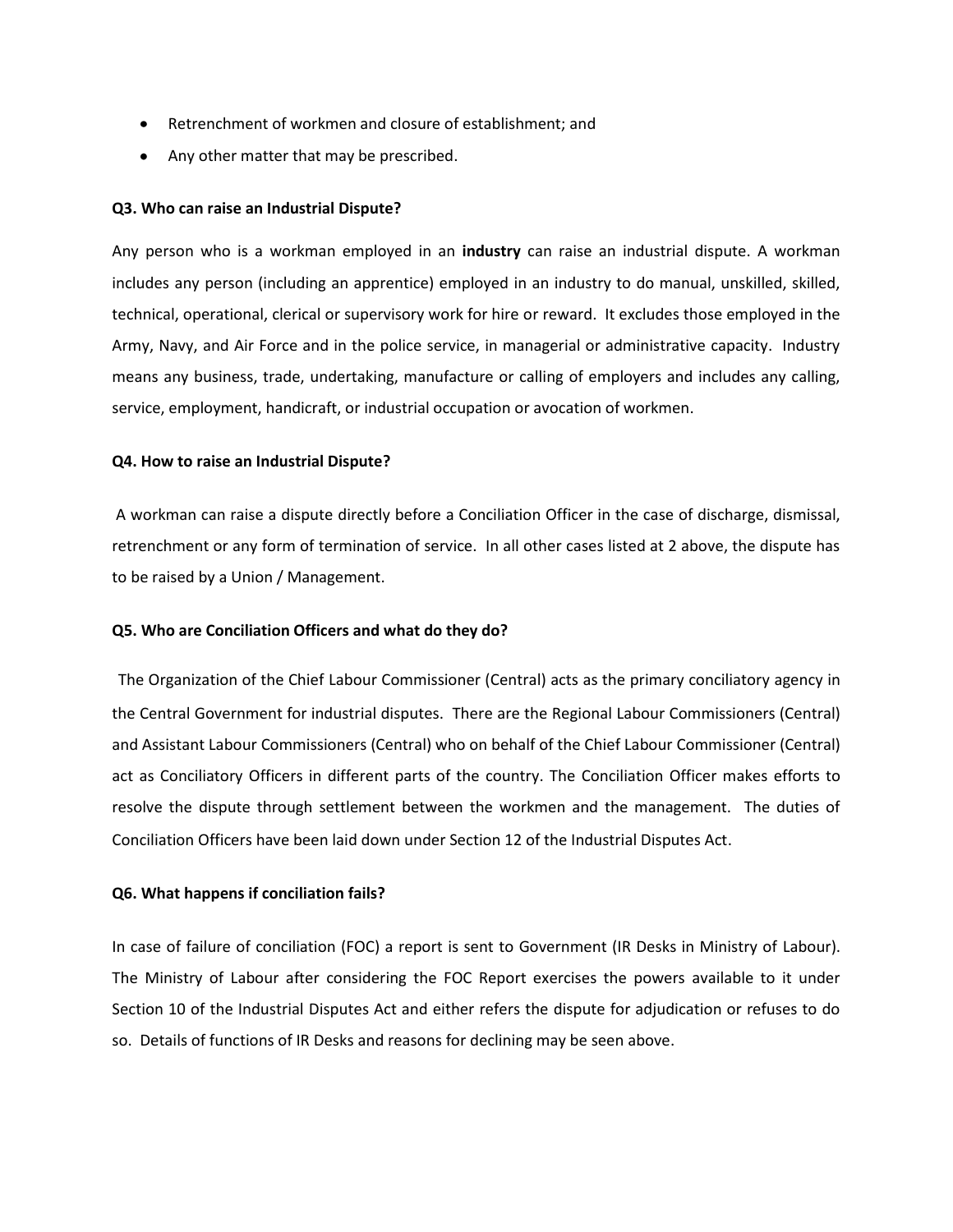There are at present 17 Central Government Industrial Tribunals-cum-Labour Courts in different parts of the country to whom industrial disputes could be referred for adjudication. These CGTIs-cum-Labour Courts are at New Delhi, Mumbai (2 CGITs), Bangalore, Kolkata, Asansol, Dhanbad (2 CGITs), Jabalpur, Chandigarh, Kanpur, Jaipur, Lucknow, Nagpur, Hyderabad, Chennai and Bhubaneshwar. Out of these CGITs, 2 CGITs namely Mumbai-I and Kolkata have been declared as National Industrial Tribunals.

## **Q7. What happens when the dispute is referred to Labour Court?**

After the matter is referred to any of the CGIT-cum-Labour Court, the adjudication process begins. At the end of the proceedings an Award is given by the Presiding Officer. The Ministry of Labour under Section 17 of the I.D. Act publishes the Award in the Official Gazette within a period of 30 days from the date of receipt of the Award.

## **Q8. How is the Award implemented?**

An Award becomes enforceable on the expiry of 30 days from the date of its publication in the Official Gazette. The Regional Labour Commissioner is the implementing authority of the Awards.

#### **Q9. What are the provisions for General Prohibition of Strikes and Lockouts?**

No workman who is employed in any industrial establishment shall go on strike in breach of contract and no employer of any such workman shall declare a lockout:

- (a) During the pendency of conciliation proceedings before a Board and seven days after the conclusion of such proceedings,
- (b) During the pendency of such proceedings before a Labour Court, Tribunal or National Tribunal and 2 months after the conclusion of such proceedings.
- (c) During the pendency of arbitration proceedings before an Arbitrator and 2 months after the conclusion of such proceedings, where a notification has been issued.
- (d) During any period during in which a settlement or Award is in operation in respect of any of the matters covered by the settlement of Award.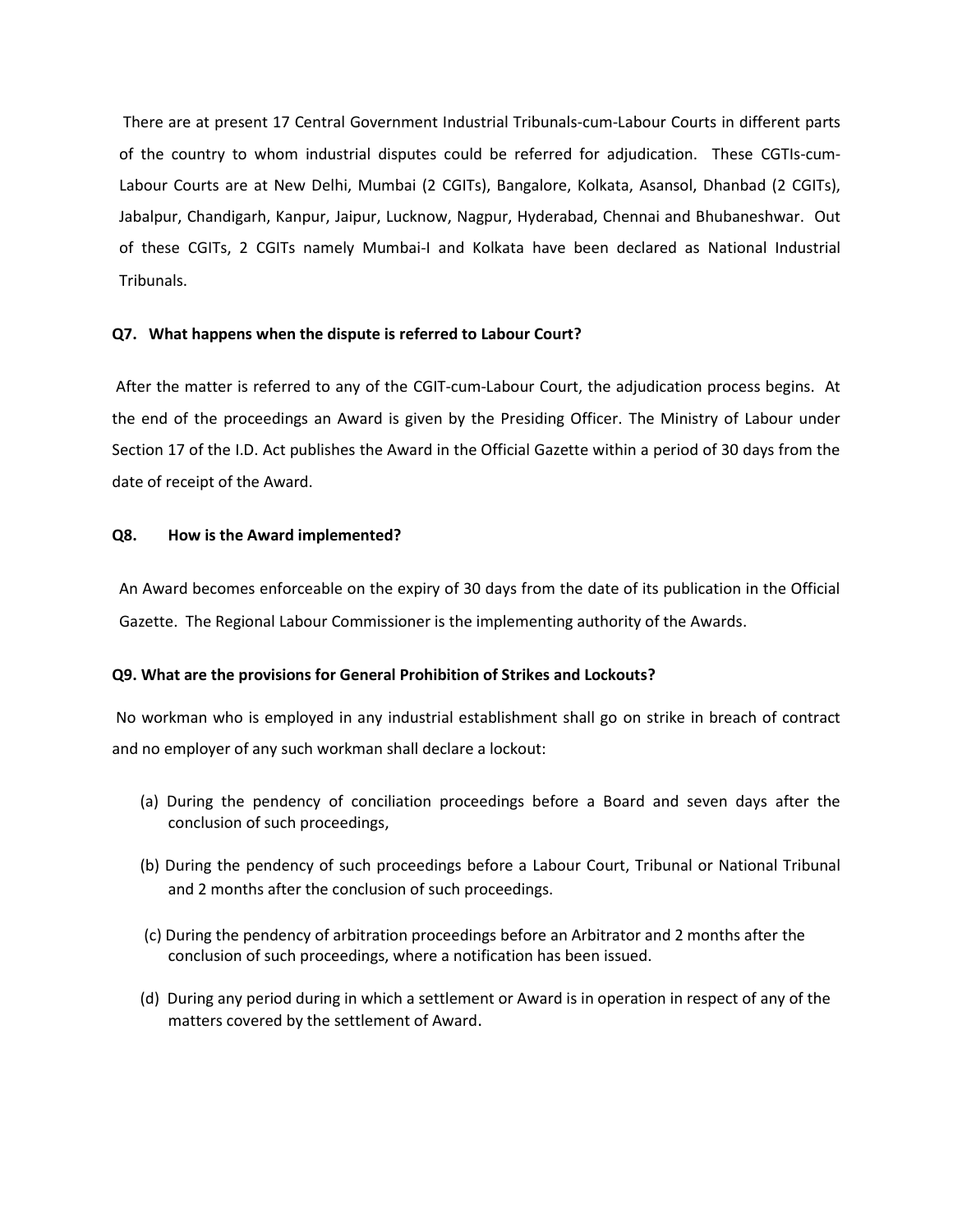# **Q10. Does the workman have the Right to go on strike with proper notice in Public Utility Services?**

No person employed in a Public Utility Service can go on strike without giving to the employer notice of strike;

- Within 6 weeks before striking.
- Within 14 days of giving such notice.
- Before the expiry of the date of strike specified in such notice.
- During the pendency of any conciliation proceedings before a Conciliation Officer and 7 days after the conclusion of such proceedings.

# **Q11. Does the Employer have the right to lock out any Public Utility Service?**

No employer carrying on any Public Utility service can lockout any of his workman:

- Without giving to them notice of lockout provided within 6 weeks before locking out.
- Within 14 days of giving such notice.
- Before expiry of the date of lockout specified in any such notice.
- During the pendency of any conciliation proceedings before a Conciliation Officer and 7 days after the conclusion of such proceedings.

# **Q12. What compensation will a workman get when laid off?**

Whenever a workman (other than a badli workman or a casual workman) whose name is borne on the muster rolls of an industrial establishment employing 50 or more workmen on an average working day and who has completed not less than one year of continuous service under an employer laid off, whether continuously or intermittently, he is to be paid by the employer for all days during which he is so laid off, except for such weekly holidays as may intervene, compensation which shall be equal to fifty per cent of the total of the basic wages and dearness allowance that would have been payable to him had he not been so laid-off.